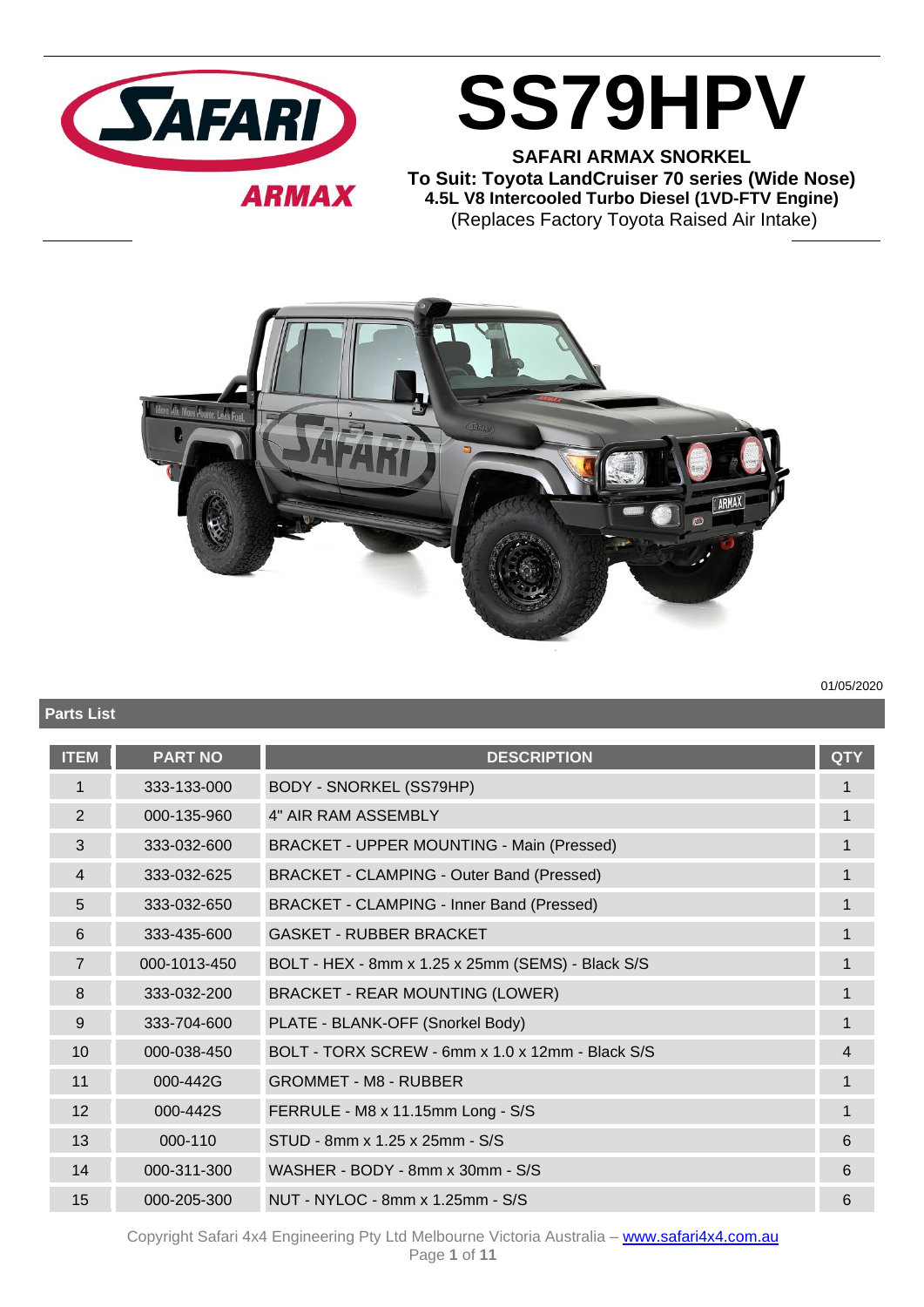| 16 | 333-024-000 | <b>HOSE - AIR ENTRY</b>                |    |
|----|-------------|----------------------------------------|----|
| 17 | 333-217-000 | TEMPLATE - AIR CLEANER HOUSING (Rear)  | 1  |
| 18 | 333-217-100 | TEMPLATE - AIR CLEANER HOUSING (Side)  | 1  |
| 19 | 333-217-200 | TEMPLATE - AIR CLEANER HOUSING (Lower) | 1  |
| 20 | 333-025-000 | PLATE - HOSE SUPPORT - Main Rear       |    |
| 21 | 333-025-100 | PLATE - HOSE SUPPORT - Side Upper      |    |
| 22 | 333-025-200 | PLATE - HOSE SUPPORT - Lower Corner    | 1  |
| 23 | 333-025-300 | PLATE - HOSE SUPPORT - Side Lower      | 1  |
| 24 | 333-025-400 | PLATE - HOSE SUPPORT - Lower           | 1  |
| 25 | 000-958-150 | POP RIVET - 4mm x 13mm                 | 14 |
| 26 | 000-1912    | CLAMP - HOSE - 110/130mm - S/S         | 1  |
| 27 | 333-017-000 | <b>TEMPLATE - GUARD PANEL</b>          | 1  |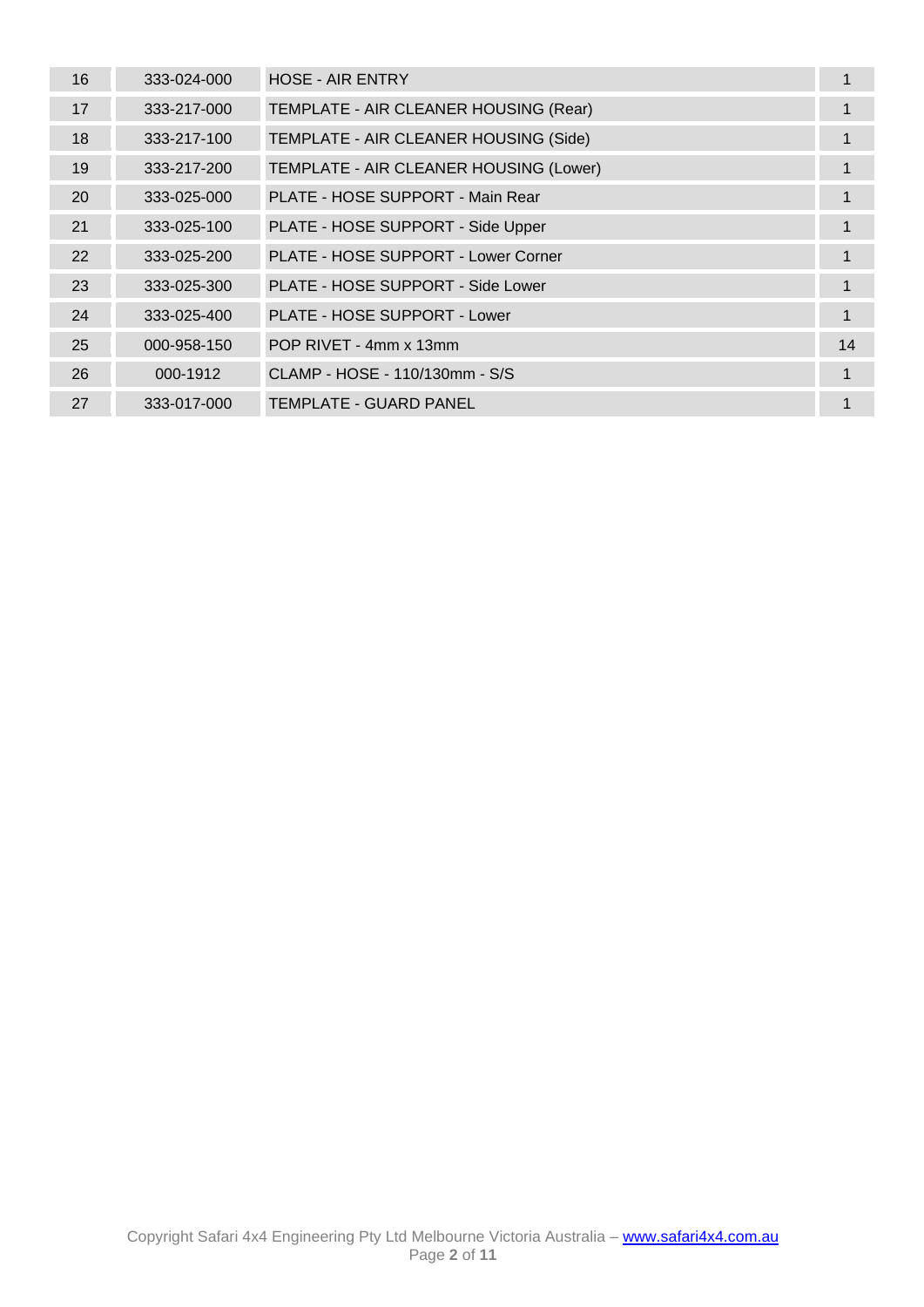

**SS79HPV**

**SAFARI ARMAX SNORKEL To Suit: Toyota LandCruiser 70 series (Wide Nose) 4.5L V8 Intercooled Turbo Diesel (1VD-FTV Engine)** (Replaces Factory Toyota Raised Air Intake)

# **Installation Guide**

Fitment to:

- Special Tools:
- Body Saw (Reciprocating)
- **Step Drill**
- Fitting Time:

• Right Hand Side

- 180 min
- Loctite 243 (Thread Lock) • 6mm Spot weld drill / 6.5mm drill
- bit
- T30 Torx Drive
- Files / Grinder
- Masking Tape
- Touch-up Paint
- Sikaflex 227 Adhesive Sealant

**Prior to commencing the installation, it is the installer's responsibility to verify that all components and particularly the guard panel template (Item 27) are correct.**

**1**

Remove the following in accordance with the factory service manual:

• Air Cleaner Assembly



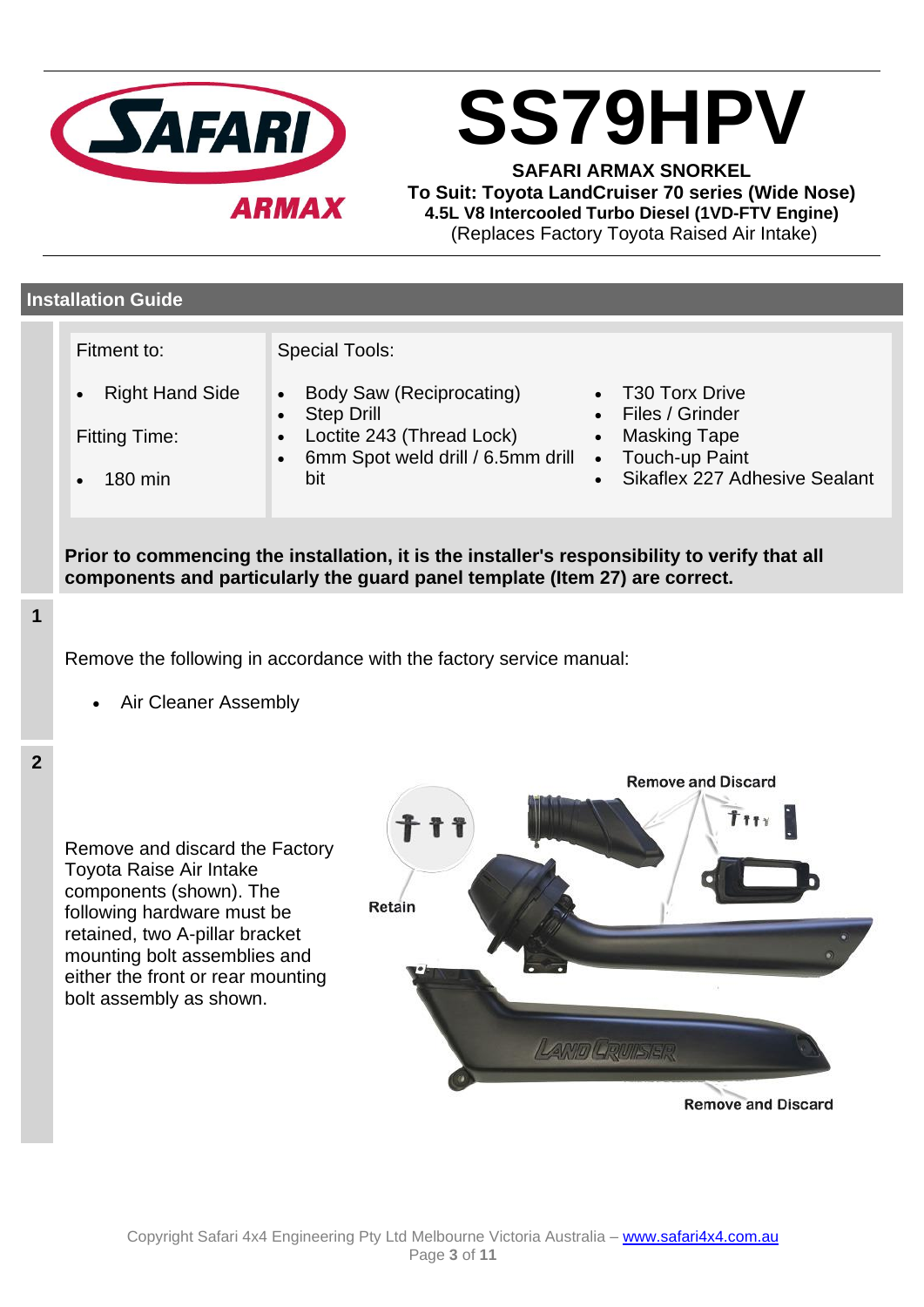The front factory captive mounting nut assembly must be removed.

The assembly is spot welded to the guard panel normally in two places. Firstly identify where the assembly has been spot welded to the guard panel as the position of the spot welds may vary from vehicle to vehicle.

Drill a pilot hole in the centre of each spot weld and drill out the spot welds using a 6.5mm drill bit or spot weld drill bit. Use a small pry bar or flat blade screwdriver to break the spot welds from the guard panel and remove the nut assembly.



**Drill Spot Welds** 

Remove and discard the perforated section from the guard panel template (item 27) as shown.



Page **4** of **11**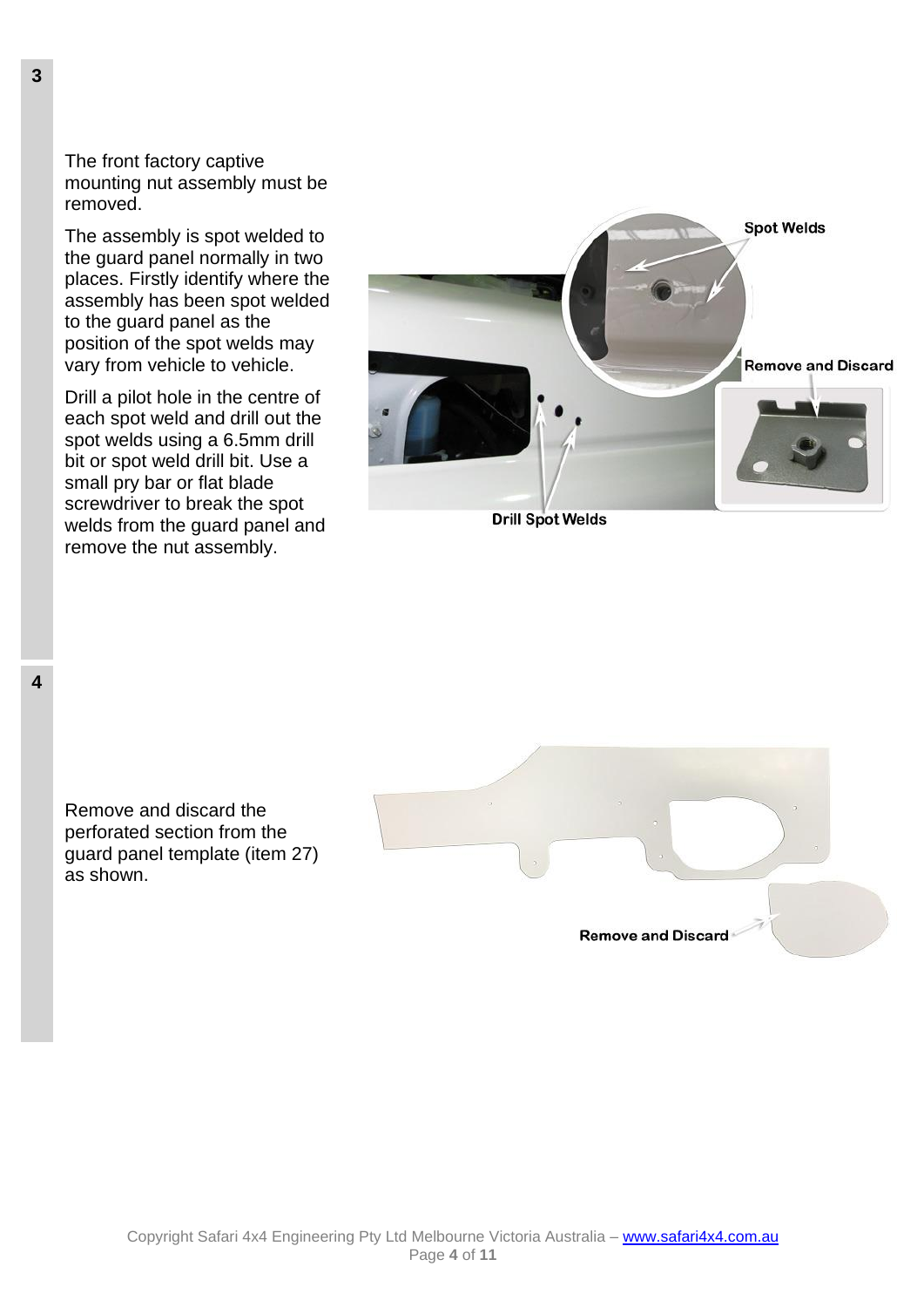Align the guard panel template (Item 27) to the rear edge, upper edge and to the factory hole of the guard panel as shown.

Tape the template to the guard panel with masking tape, mark all six hole positions and the snorkel body outlet hole section with a felt tip pen.

Remove the template.



**5**

Drill a pilot hole for each of the marked hole positions.

Use a step drill to drill the six mounting hole positions to 16mm diameter.

Use a body saw to trim away the marked section of the guard panel as shown.

Deburr and paint all holes and cut sections of guard panel to prevent rust.

*Hint: If the vehicle is fitted with flares, prior to any cutting or drilling, place a strip of masking tape along the flare seal and guard panel to prevent metal filings being trapped between the seal and guard panel.*



Drill 16mm Dia.

Drill 16mm Dia.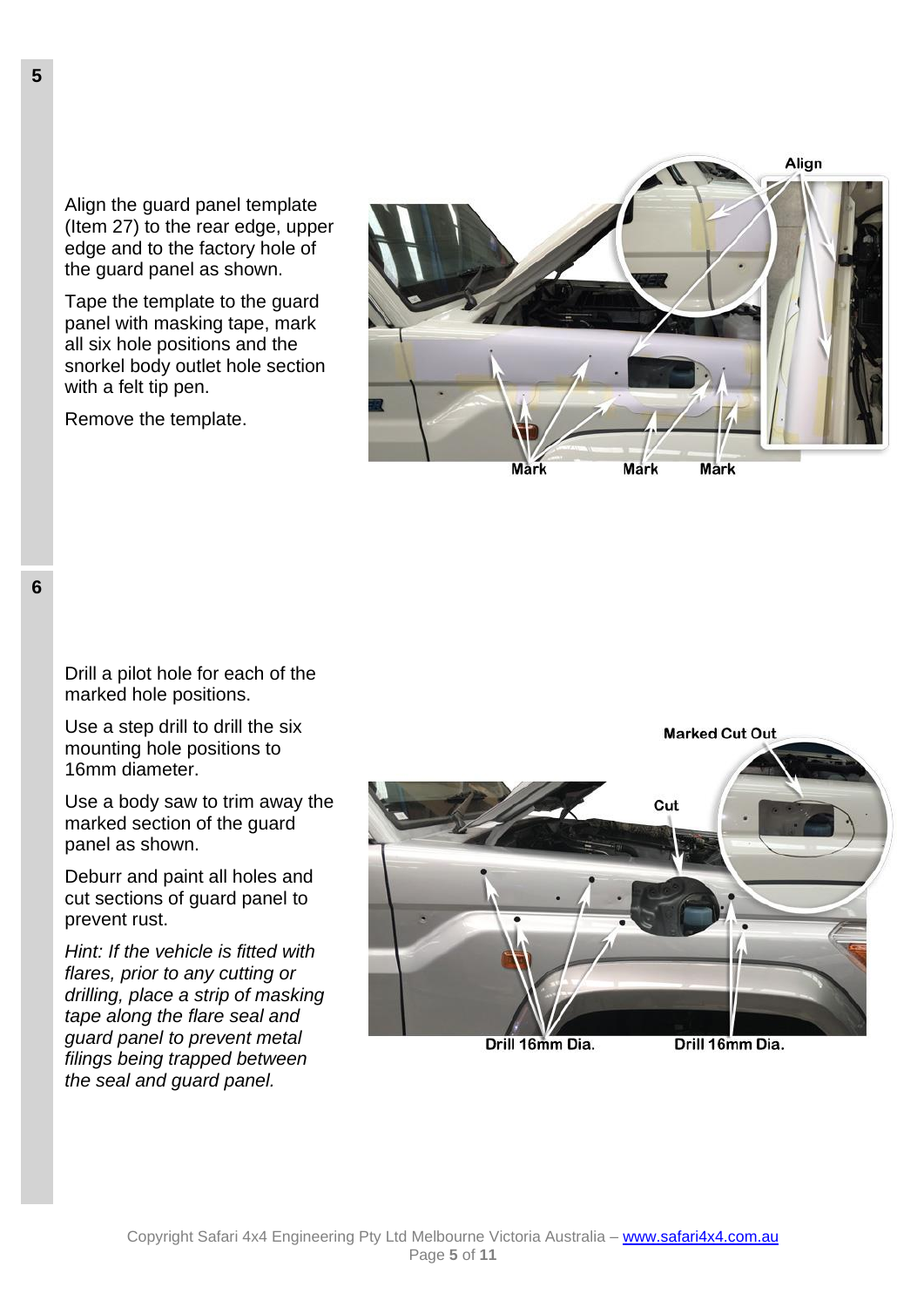Install the blank-off plate (item 9) to the snorkel body (item 1) bracket relief, apply Loctite 243 to two of the M6 x 12mm Torx bolts (item 10) and install the 2 x M6 Torx bolts through the blankoff plate and into the M6 brass inserts, align the blank-off plate in the relief as shown and tighten the M6 Torx bolts.

Apply Loctite 243 to each of the stainless steel mounting studs (item 13) and install the studs finger tight into the snorkel body (item 1) mounting inserts as shown.



Apply loctite 243 to the remaining two M6 x 12mm Torx bolts (item 10) and secure the rear mounting bracket (item 8) to the snorkel body as shown.

Install the rubber grommet (item 11) into the lower mounting bracket (item 8) with the thicker side of the grommet facing the panel side of the snorkel body.

Install the stainless steel ferrule (item 12) into the grommet as shown.



**Standard Bolt** 

**Snorkel Body** 

**8**

Carefully install the snorkel body (item 1) to the guard panel.

When correctly aligned, fasten the snorkel body to the guard panel with body washers (item 14) and nyloc nuts (item 15). Fasten the rear mounting bracket with a standard Toyota bolt assembly removed in step  $\mathcal{P}$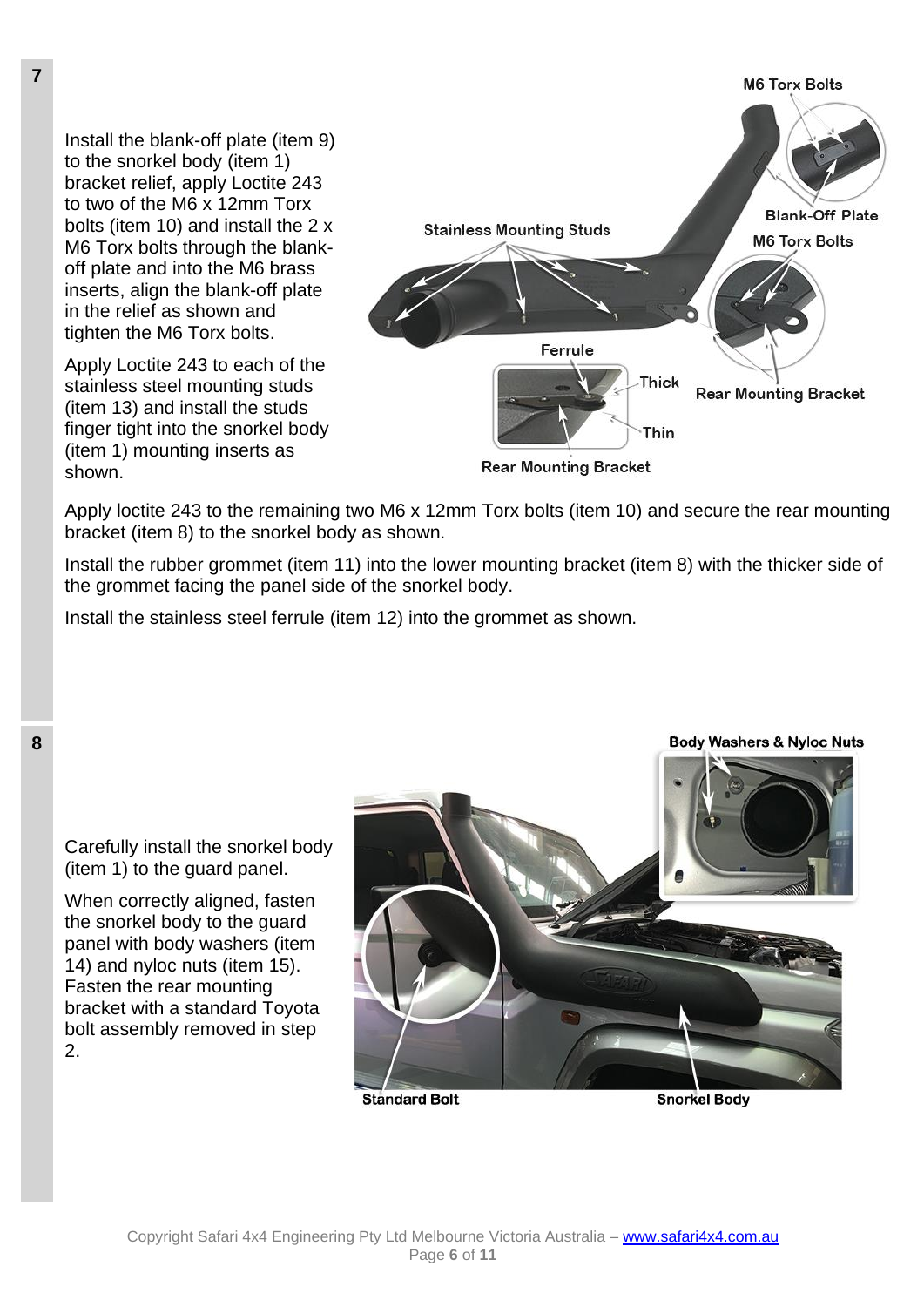

**Captive A'Pillar Nuts** 





**Inner Clamp Bracket** 

the A-pillar.

**9**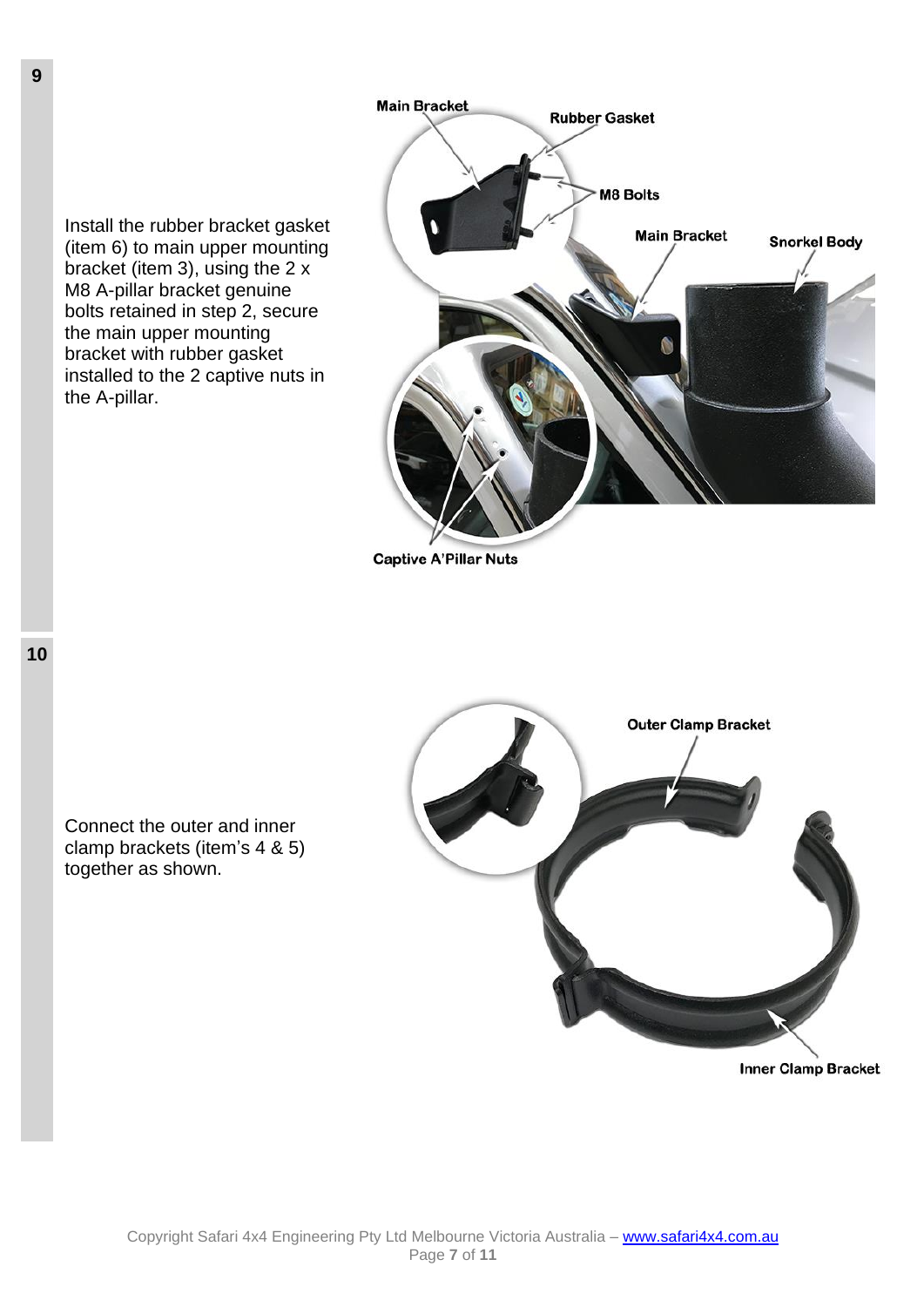Install the air ram assembly (item 2) onto the snorkel body inlet.

Install the outer and inner clamp brackets (item's 4 & 5) around the air ram, ensure the brackets are positioned over the 4 upper moulded lugs on the air ram.

With the clamp brackets positioned correctly around the air ram assembly install the 8 x 25mm sems bolt (item 7) through the outer and main bracket holes and into the captive nut of the inner clamp bracket, align the air ram assembly and tighten the 8 x 25mm sems bolt.



**Outer Clamp Bracket** 

Using the body saw, remove the air cleaner inlet snout from the air cleaner base.

*(N.B: It is extremely critical that the inlet snout is removed correctly as shown, the snout must be cut-off flush from the housing and NOT cut-off around the snout).*

Use a grinder or files to neaten the cuts.

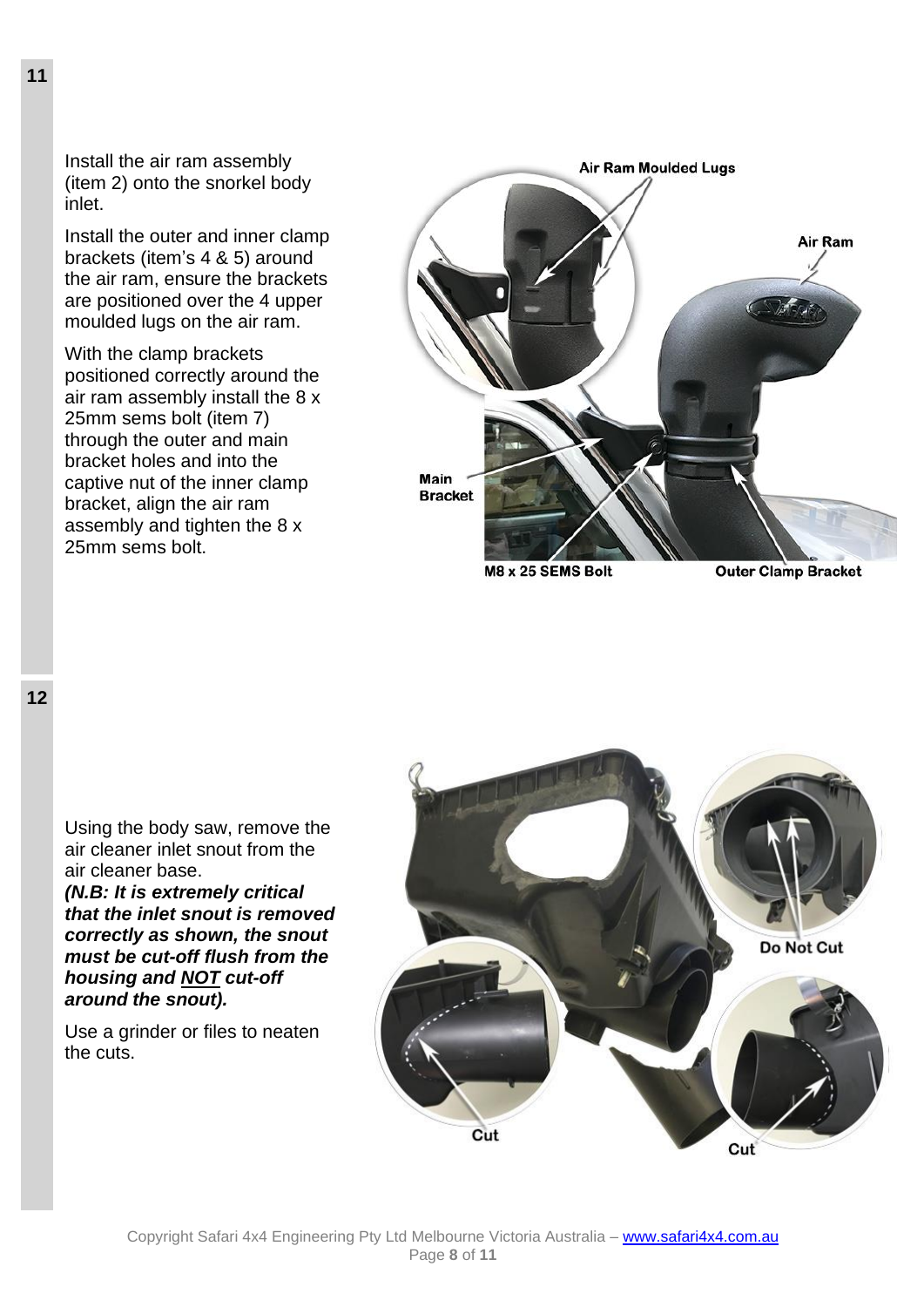The following ribs on the air cleaner base must be removed or shortened as shown.

Using the body saw or grinder remove the 3 x 3 grid of ribs from the underside of the air cleaner base.

Measure 15mm down from the underside of the sealing face of the air cleaner base and shorten the 9 ribs shown using a flat file, sharp knife or grinder.



**Trim Ribs** 

**14**

Align the rear air cleaner template (item 17) to the rear of the air cleaner base as shown, tape the template to the air cleaner base with masking tape.

Align the side air cleaner template (item 18) to the side of the air cleaner base as shown, tape the template to the air cleaner base with masking tape.

Align the lower air cleaner template (item 19) to the underside of the air cleaner base as shown, tape the template to the air cleaner base with masking tape.

With all three templates aligned on the air cleaner base, mark all 14 hole positions and the required air cleaner base cutout.

Remove the templates.

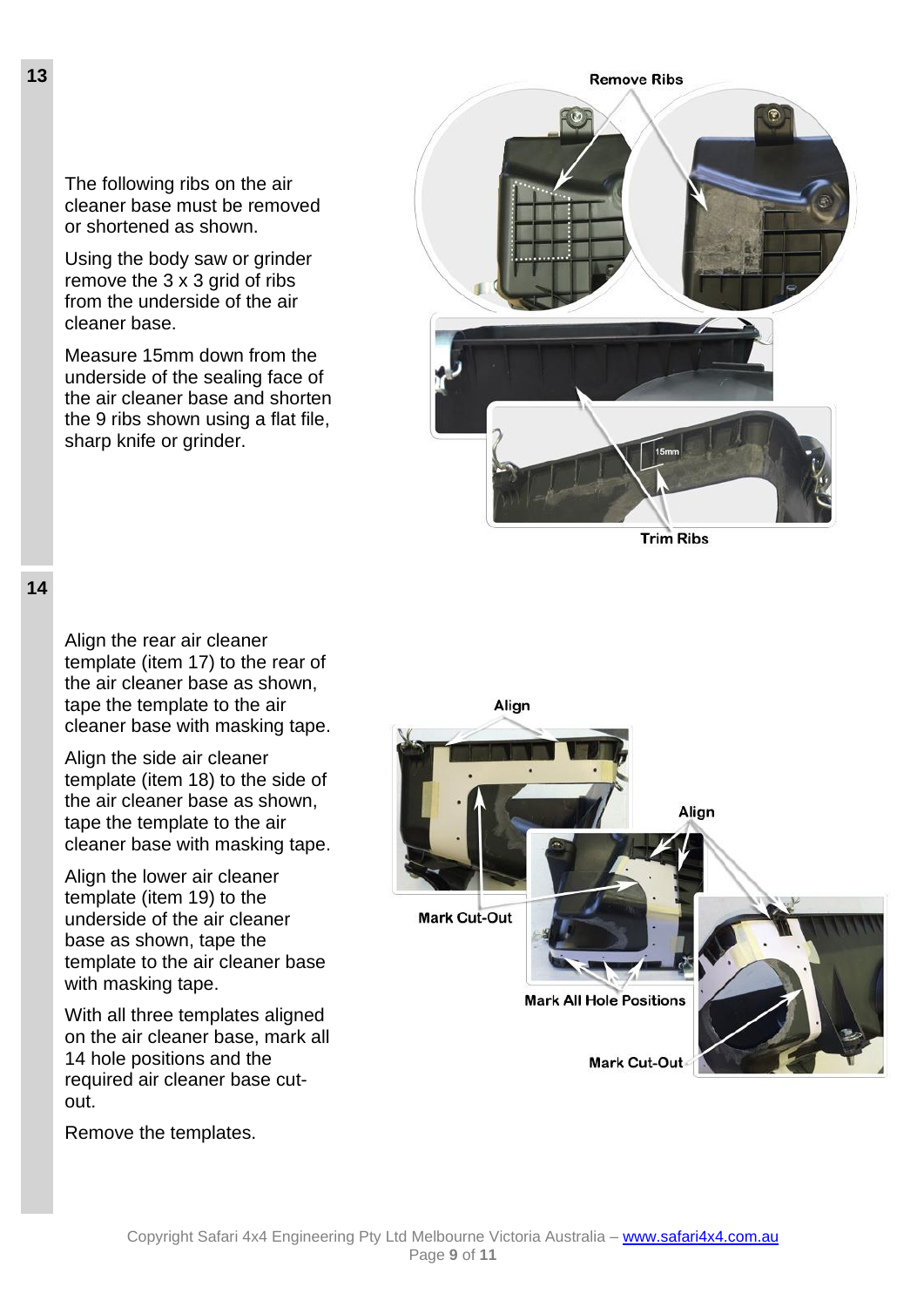Using a 4.0mm drill bit, drill the fourteen marked hole positions.

Using the body saw cut the new air cleaner base inlet hole as marked in step 14, using the body saw remove the two internal ribs shown.

Trial fit the air entry hose (Item 16) to ensure the inlet hole size is correct.

Remove the air entry hose.

Deburr all 14 holes and the air inlet hole.





Drill All Marked Hole Positions to 4mm Dia.

### **16**

Apply adhesive sealant to the flange of the air entry hose (Item 16), apply an additional amount of sealant to the 4 corner sections of the air entry hose flange.

Install the air entry hose (Item 16) onto the air cleaner base. Position the hose support plates (Item's 20,21,22,23 & 24) onto the air entry hose flange. Install all fourteen pop rivets (Item 25) from the inside of the air cleaner base through the air entry hose and clamping plates. *N.B: the orientation of all 14 pop rivets[.](file:///C:/Users/deawic/Staff%20Folders/Matthew/SAFARI%20Info/Snorkel%20Installation%20Instructions/ss70hf/www.safarisnorkel.com/guides/TOYOTA/ss70hf/entry_hose.jpg)*

When all of the pop rivets are in place and the hose aligned correctly, work from the corner of the air cleaner base outwards and fasten the pop rivets using a pop rivet gun.

Clean-up any excess sealant to ensure a neat finish.